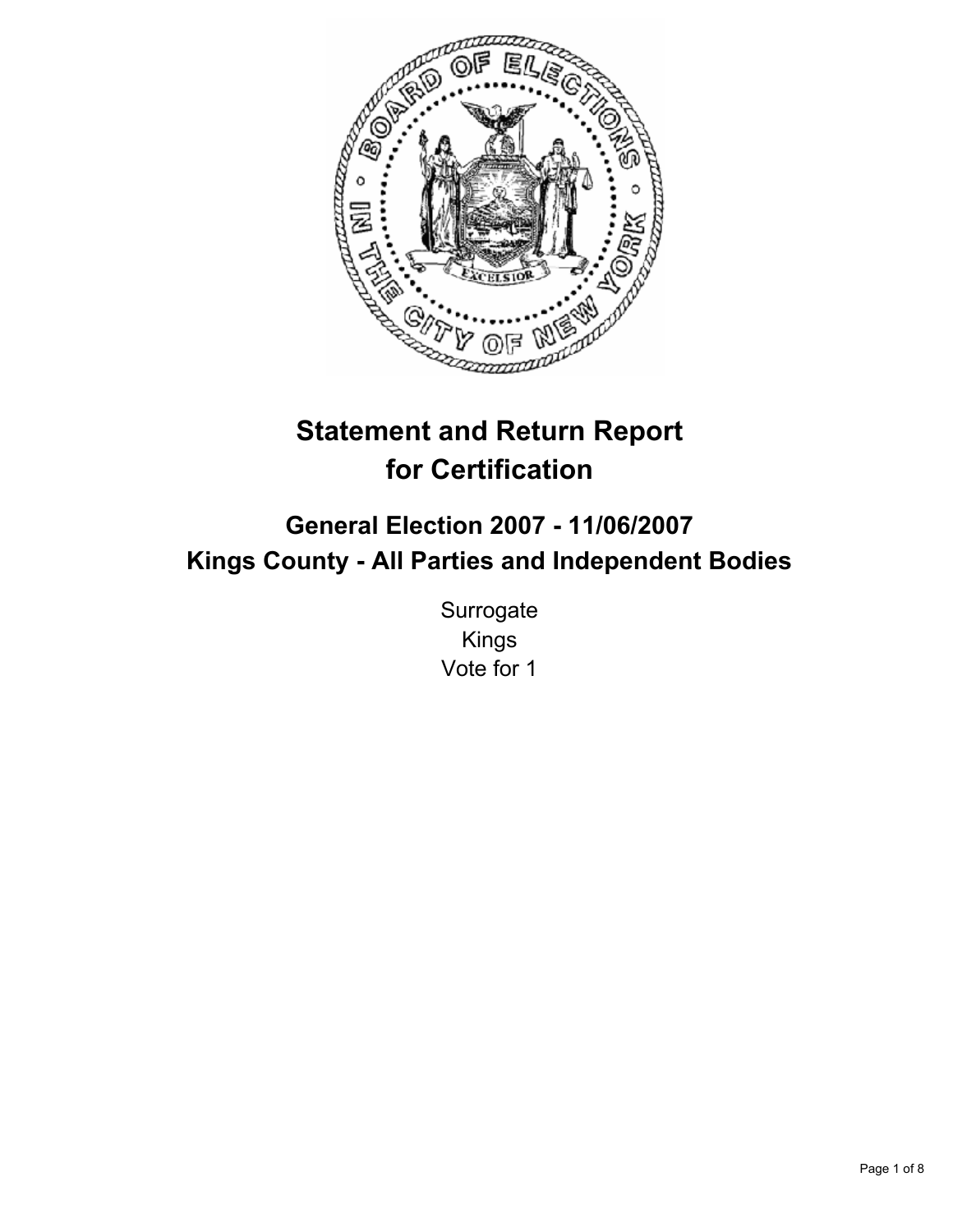

| PUBLIC COUNTER                  | 4,553 |
|---------------------------------|-------|
| <b>EMERGENCY</b>                | 0     |
| ABSENTEE/MILITARY               | 84    |
| AFFIDAVIT                       | 74    |
| <b>Total Ballots</b>            | 4,711 |
| DIANA A JOHNSON (DEMOCRATIC)    | 3,866 |
| THEODORE ALATSAS (REPUBLICAN)   | 127   |
| THEODORE ALATSAS (CONSERVATIVE) | 68    |
| <b>Total Votes</b>              | 4,061 |
| Unrecorded                      | 650   |

## **Assembly District 41**

| <b>PUBLIC COUNTER</b>           | 3,466 |  |
|---------------------------------|-------|--|
| <b>EMERGENCY</b>                | 3     |  |
| ABSENTEE/MILITARY               | 152   |  |
| AFFIDAVIT                       | 41    |  |
| <b>Total Ballots</b>            | 3,662 |  |
| DIANA A JOHNSON (DEMOCRATIC)    | 2,429 |  |
| THEODORE ALATSAS (REPUBLICAN)   | 433   |  |
| THEODORE ALATSAS (CONSERVATIVE) | 174   |  |
| WILLIAM A. COLTON (WRITE-IN)    |       |  |
| <b>Total Votes</b>              | 3,037 |  |
| Unrecorded                      | 625   |  |

## **Assembly District 42**

| <b>PUBLIC COUNTER</b>           | 3,601 |  |
|---------------------------------|-------|--|
| <b>EMERGENCY</b>                | 0     |  |
| ABSENTEE/MILITARY               | 127   |  |
| AFFIDAVIT                       | 55    |  |
| <b>Total Ballots</b>            | 3,783 |  |
| DIANA A JOHNSON (DEMOCRATIC)    | 2,318 |  |
| THEODORE ALATSAS (REPUBLICAN)   | 184   |  |
| THEODORE ALATSAS (CONSERVATIVE) | 97    |  |
| <b>Total Votes</b>              | 2,599 |  |
| Unrecorded                      | 1.184 |  |

| <b>PUBLIC COUNTER</b>           | 3,765 |
|---------------------------------|-------|
| <b>EMERGENCY</b>                |       |
| ABSENTEE/MILITARY               | 201   |
| AFFIDAVIT                       | 48    |
| <b>Total Ballots</b>            | 4,015 |
| DIANA A JOHNSON (DEMOCRATIC)    | 2,840 |
| THEODORE ALATSAS (REPUBLICAN)   | 137   |
| THEODORE ALATSAS (CONSERVATIVE) | 91    |
| <b>Total Votes</b>              | 3,068 |
| Unrecorded                      | 947   |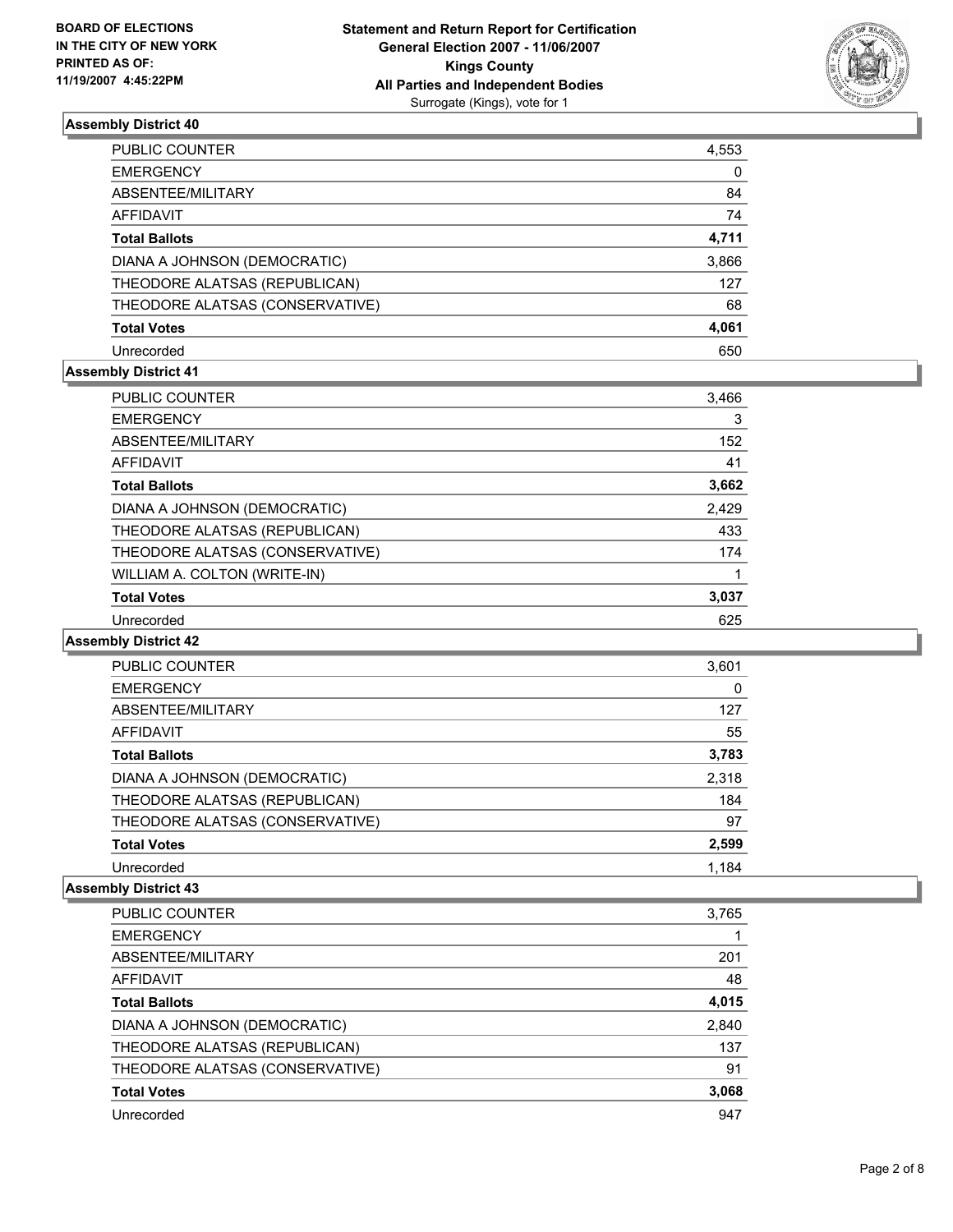

| PUBLIC COUNTER                  | 4,114 |
|---------------------------------|-------|
| <b>EMERGENCY</b>                | 19    |
| ABSENTEE/MILITARY               | 155   |
| <b>AFFIDAVIT</b>                | 33    |
| <b>Total Ballots</b>            | 4,321 |
| DIANA A JOHNSON (DEMOCRATIC)    | 2,471 |
| THEODORE ALATSAS (REPUBLICAN)   | 551   |
| THEODORE ALATSAS (CONSERVATIVE) | 250   |
| <b>Total Votes</b>              | 3,272 |
| Unrecorded                      | 1.049 |

## **Assembly District 45**

| PUBLIC COUNTER                  | 2,665 |
|---------------------------------|-------|
| <b>EMERGENCY</b>                |       |
| ABSENTEE/MILITARY               | 189   |
| <b>AFFIDAVIT</b>                | 15    |
| <b>Total Ballots</b>            | 2,870 |
| DIANA A JOHNSON (DEMOCRATIC)    | 1,377 |
| THEODORE ALATSAS (REPUBLICAN)   | 550   |
| THEODORE ALATSAS (CONSERVATIVE) | 230   |
| CHAIM STORCH (WRITE-IN)         |       |
| IAN RANDAL STROCK (WRITE-IN)    |       |
| <b>Total Votes</b>              | 2,159 |
| Unrecorded                      | 711   |

| PUBLIC COUNTER                  | 3,972 |
|---------------------------------|-------|
| <b>EMERGENCY</b>                | 0     |
| ABSENTEE/MILITARY               | 329   |
| AFFIDAVIT                       | 32    |
| <b>Total Ballots</b>            | 4,333 |
| DIANA A JOHNSON (DEMOCRATIC)    | 2,422 |
| THEODORE ALATSAS (REPUBLICAN)   | 700   |
| THEODORE ALATSAS (CONSERVATIVE) | 270   |
| LAWERANCE KNEPELL (WRITE-IN)    |       |
| <b>Total Votes</b>              | 3,393 |
| Unrecorded                      | 940   |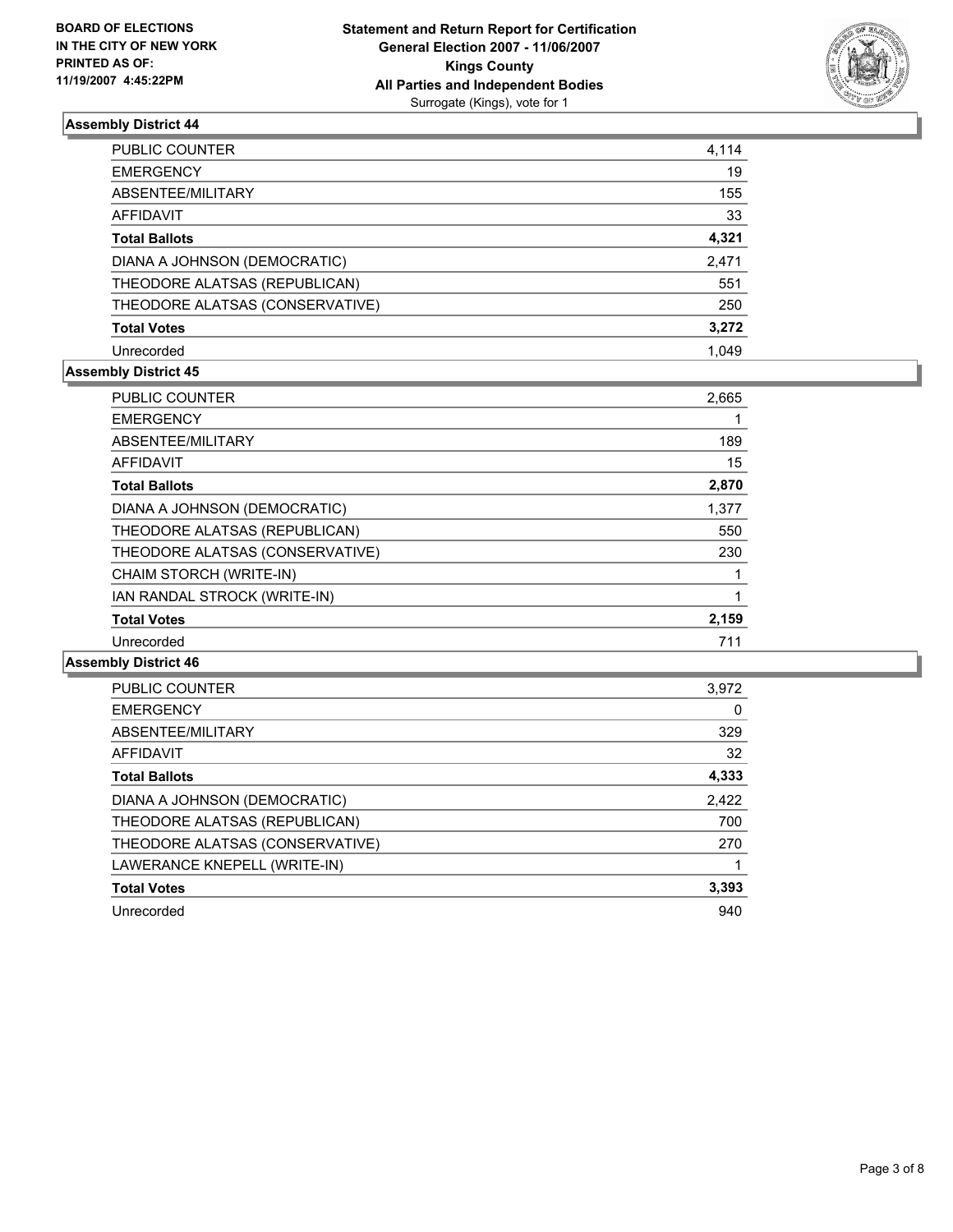

| PUBLIC COUNTER                  | 2,544 |
|---------------------------------|-------|
| <b>EMERGENCY</b>                | 0     |
| ABSENTEE/MILITARY               | 202   |
| <b>AFFIDAVIT</b>                | 13    |
| <b>Total Ballots</b>            | 2,759 |
| DIANA A JOHNSON (DEMOCRATIC)    | 1,439 |
| THEODORE ALATSAS (REPUBLICAN)   | 523   |
| THEODORE ALATSAS (CONSERVATIVE) | 168   |
| <b>Total Votes</b>              | 2,130 |
| Unrecorded                      | 629   |

## **Assembly District 48**

| <b>PUBLIC COUNTER</b>           | 4,147 |  |
|---------------------------------|-------|--|
| <b>EMERGENCY</b>                | 0     |  |
| ABSENTEE/MILITARY               | 152   |  |
| AFFIDAVIT                       | 24    |  |
| <b>Total Ballots</b>            | 4,323 |  |
| DIANA A JOHNSON (DEMOCRATIC)    | 1,435 |  |
| THEODORE ALATSAS (REPUBLICAN)   | 708   |  |
| THEODORE ALATSAS (CONSERVATIVE) | 310   |  |
| <b>Total Votes</b>              | 2,453 |  |
| Unrecorded                      | 1.870 |  |

#### **Assembly District 49**

| PUBLIC COUNTER                  | 2,469 |
|---------------------------------|-------|
| <b>EMERGENCY</b>                |       |
| ABSENTEE/MILITARY               | 157   |
| AFFIDAVIT                       | 17    |
| <b>Total Ballots</b>            | 2,643 |
| DIANA A JOHNSON (DEMOCRATIC)    | 1,043 |
| THEODORE ALATSAS (REPUBLICAN)   | 559   |
| THEODORE ALATSAS (CONSERVATIVE) | 205   |
| <b>Total Votes</b>              | 1,807 |
| Unrecorded                      | 836   |

| <b>PUBLIC COUNTER</b>           | 2,273 |
|---------------------------------|-------|
| <b>EMERGENCY</b>                |       |
| ABSENTEE/MILITARY               | 101   |
| AFFIDAVIT                       | 16    |
| <b>Total Ballots</b>            | 2,394 |
| DIANA A JOHNSON (DEMOCRATIC)    | 1,602 |
| THEODORE ALATSAS (REPUBLICAN)   | 156   |
| THEODORE ALATSAS (CONSERVATIVE) | 86    |
| <b>Total Votes</b>              | 1,844 |
| Unrecorded                      | 550   |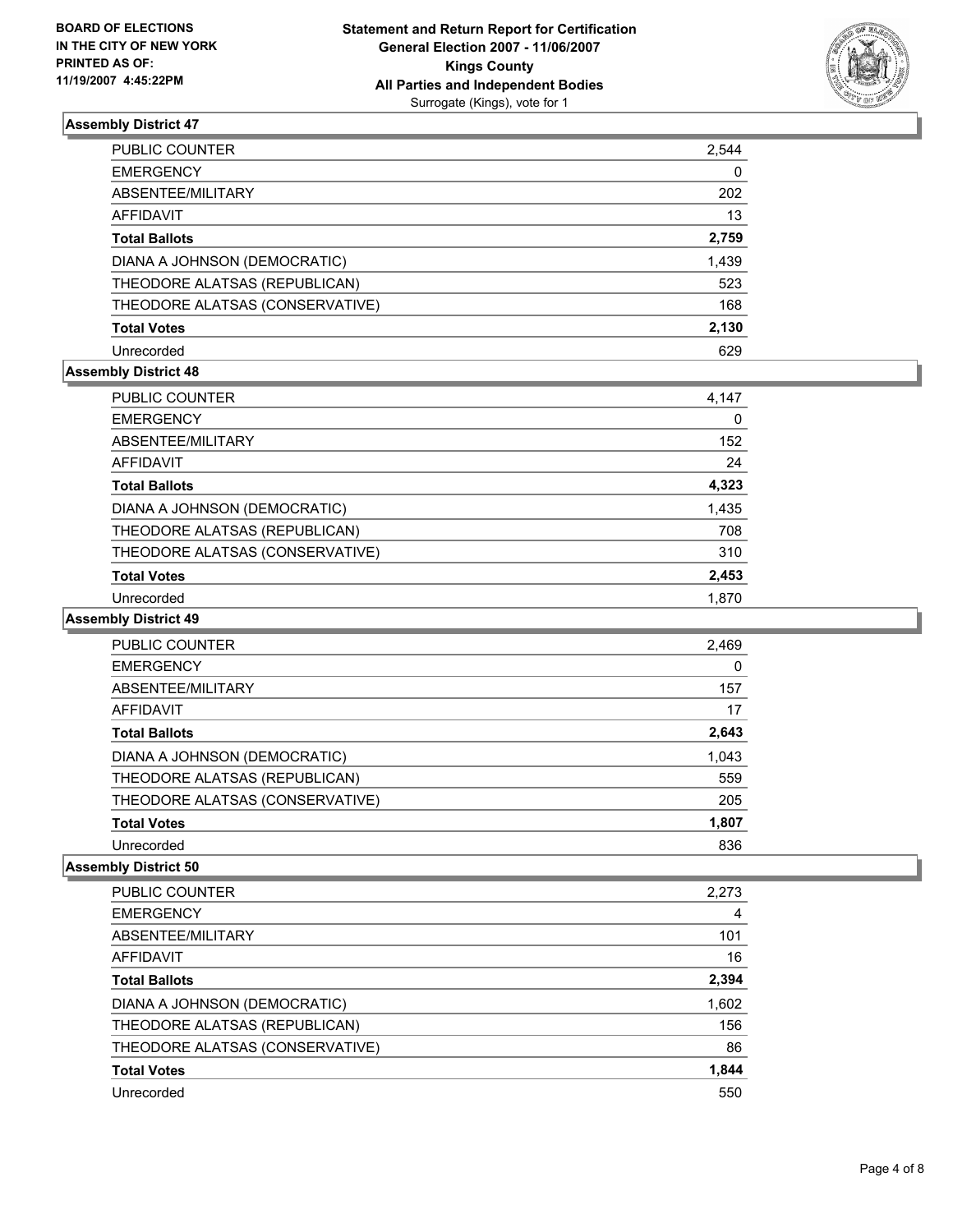

| <b>PUBLIC COUNTER</b>           | 2,464 |
|---------------------------------|-------|
| <b>EMERGENCY</b>                |       |
| ABSENTEE/MILITARY               | 70    |
| AFFIDAVIT                       | 39    |
| <b>Total Ballots</b>            | 2,580 |
| DIANA A JOHNSON (DEMOCRATIC)    | 1,400 |
| THEODORE ALATSAS (REPUBLICAN)   | 229   |
| THEODORE ALATSAS (CONSERVATIVE) | 106   |
| GERALRD KASSAR (WRITE-IN)       |       |
| <b>Total Votes</b>              | 1,736 |
| Unrecorded                      | 844   |

## **Assembly District 52**

| <b>PUBLIC COUNTER</b>           | 3,939 |
|---------------------------------|-------|
| <b>EMERGENCY</b>                | 4     |
| ABSENTEE/MILITARY               | 254   |
| AFFIDAVIT                       | 35    |
| <b>Total Ballots</b>            | 4,232 |
| DIANA A JOHNSON (DEMOCRATIC)    | 3,177 |
| THEODORE ALATSAS (REPUBLICAN)   | 384   |
| THEODORE ALATSAS (CONSERVATIVE) | 150   |
| <b>Total Votes</b>              | 3,711 |
| Unrecorded                      | 521   |

## **Assembly District 53**

| PUBLIC COUNTER                  | 3,818 |  |
|---------------------------------|-------|--|
| <b>EMERGENCY</b>                | 11    |  |
| ABSENTEE/MILITARY               | 75    |  |
| <b>AFFIDAVIT</b>                | 52    |  |
| <b>Total Ballots</b>            | 3,956 |  |
| DIANA A JOHNSON (DEMOCRATIC)    | 2,601 |  |
| THEODORE ALATSAS (REPUBLICAN)   | 172   |  |
| THEODORE ALATSAS (CONSERVATIVE) | 79    |  |
| <b>Total Votes</b>              | 2,852 |  |
| Unrecorded                      | 1.104 |  |

| PUBLIC COUNTER                  | 2,975 |
|---------------------------------|-------|
| <b>EMERGENCY</b>                | 5     |
| ABSENTEE/MILITARY               | 44    |
| AFFIDAVIT                       | 39    |
| <b>Total Ballots</b>            | 3,063 |
| DIANA A JOHNSON (DEMOCRATIC)    | 2,108 |
| THEODORE ALATSAS (REPUBLICAN)   | 101   |
| THEODORE ALATSAS (CONSERVATIVE) | 85    |
| <b>Total Votes</b>              | 2,294 |
| Unrecorded                      | 769   |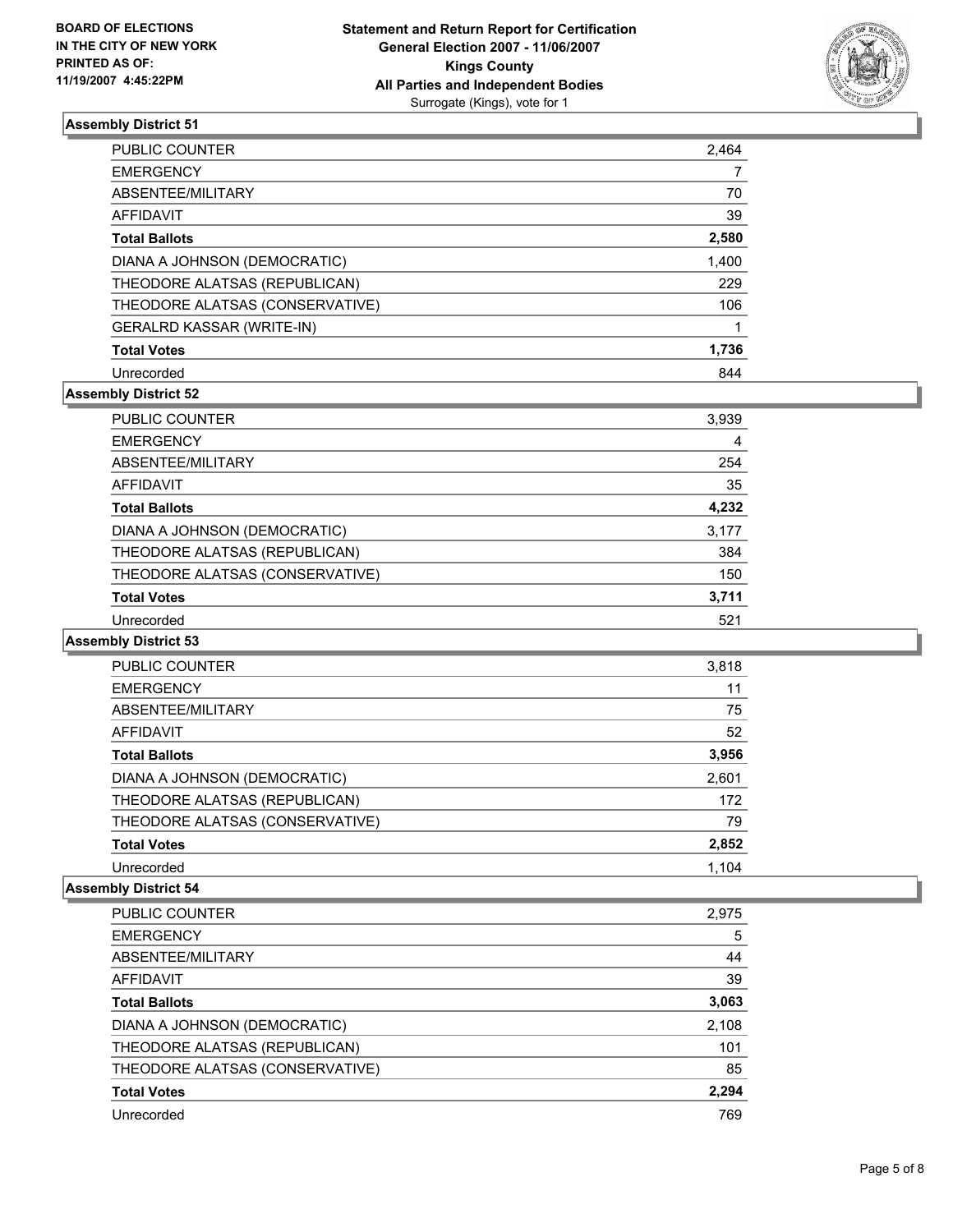

| PUBLIC COUNTER                  | 3,967 |
|---------------------------------|-------|
| <b>EMERGENCY</b>                | 3     |
| ABSENTEE/MILITARY               | 98    |
| AFFIDAVIT                       | 45    |
| <b>Total Ballots</b>            | 4,113 |
| DIANA A JOHNSON (DEMOCRATIC)    | 3,103 |
| THEODORE ALATSAS (REPUBLICAN)   | 101   |
| THEODORE ALATSAS (CONSERVATIVE) | 64    |
| <b>Total Votes</b>              | 3,268 |
| Unrecorded                      | 845   |

## **Assembly District 56**

| <b>PUBLIC COUNTER</b>           | 4,378 |  |
|---------------------------------|-------|--|
| <b>EMERGENCY</b>                | 0     |  |
| ABSENTEE/MILITARY               | 158   |  |
| AFFIDAVIT                       | 52    |  |
| <b>Total Ballots</b>            | 4,588 |  |
| DIANA A JOHNSON (DEMOCRATIC)    | 3,536 |  |
| THEODORE ALATSAS (REPUBLICAN)   | 115   |  |
| THEODORE ALATSAS (CONSERVATIVE) | 64    |  |
| TRINA NOEL (WRITE-IN)           |       |  |
| <b>Total Votes</b>              | 3,716 |  |
| Unrecorded                      | 872   |  |

#### **Assembly District 57**

| PUBLIC COUNTER                  | 4,120 |  |
|---------------------------------|-------|--|
| <b>EMERGENCY</b>                | 5     |  |
| ABSENTEE/MILITARY               | 172   |  |
| <b>AFFIDAVIT</b>                | 45    |  |
| <b>Total Ballots</b>            | 4,342 |  |
| DIANA A JOHNSON (DEMOCRATIC)    | 3,418 |  |
| THEODORE ALATSAS (REPUBLICAN)   | 109   |  |
| THEODORE ALATSAS (CONSERVATIVE) | 69    |  |
| <b>Total Votes</b>              | 3,596 |  |
| Unrecorded                      | 746   |  |

| PUBLIC COUNTER                  | 3,313 |
|---------------------------------|-------|
| <b>EMERGENCY</b>                | 0     |
| ABSENTEE/MILITARY               | 216   |
| AFFIDAVIT                       | 32    |
| <b>Total Ballots</b>            | 3,561 |
| DIANA A JOHNSON (DEMOCRATIC)    | 2,805 |
| THEODORE ALATSAS (REPUBLICAN)   | 112   |
| THEODORE ALATSAS (CONSERVATIVE) | 78    |
| <b>Total Votes</b>              | 2,995 |
| Unrecorded                      | 566   |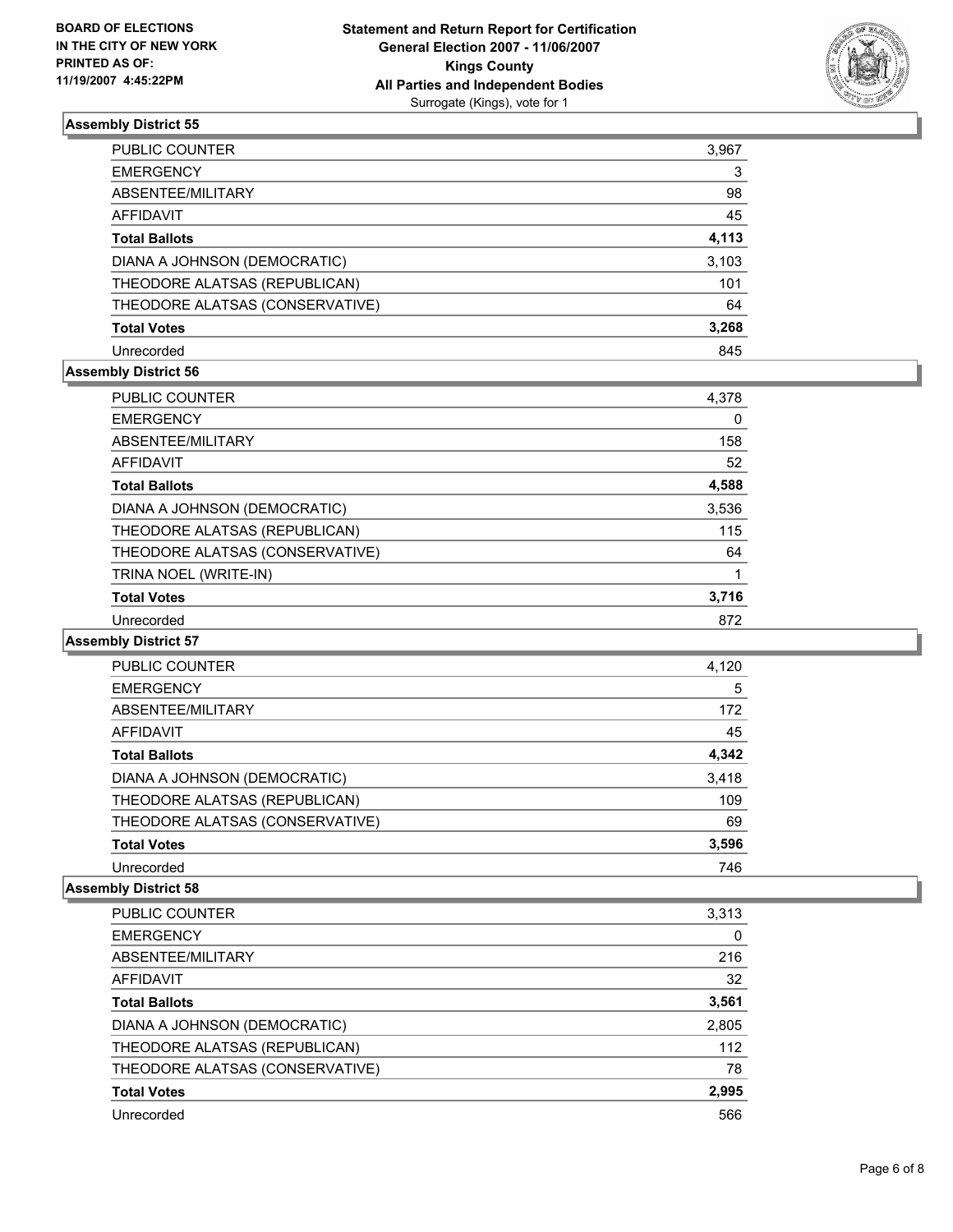

| PUBLIC COUNTER                  | 3,302 |
|---------------------------------|-------|
| <b>EMERGENCY</b>                |       |
| ABSENTEE/MILITARY               | 149   |
| AFFIDAVIT                       | 30    |
| <b>Total Ballots</b>            | 3,488 |
| DIANA A JOHNSON (DEMOCRATIC)    | 2,178 |
| THEODORE ALATSAS (REPUBLICAN)   | 504   |
| THEODORE ALATSAS (CONSERVATIVE) | 255   |
| <b>Total Votes</b>              | 2,937 |
| Unrecorded                      | 551   |

| <b>PUBLIC COUNTER</b>           | 1,671 |
|---------------------------------|-------|
| <b>EMERGENCY</b>                |       |
| ABSENTEE/MILITARY               | 77    |
| AFFIDAVIT                       |       |
| <b>Total Ballots</b>            | 1,756 |
| DIANA A JOHNSON (DEMOCRATIC)    | 758   |
| THEODORE ALATSAS (REPUBLICAN)   | 400   |
| THEODORE ALATSAS (CONSERVATIVE) | 229   |
| <b>Total Votes</b>              | 1,387 |
| Unrecorded                      | 369   |